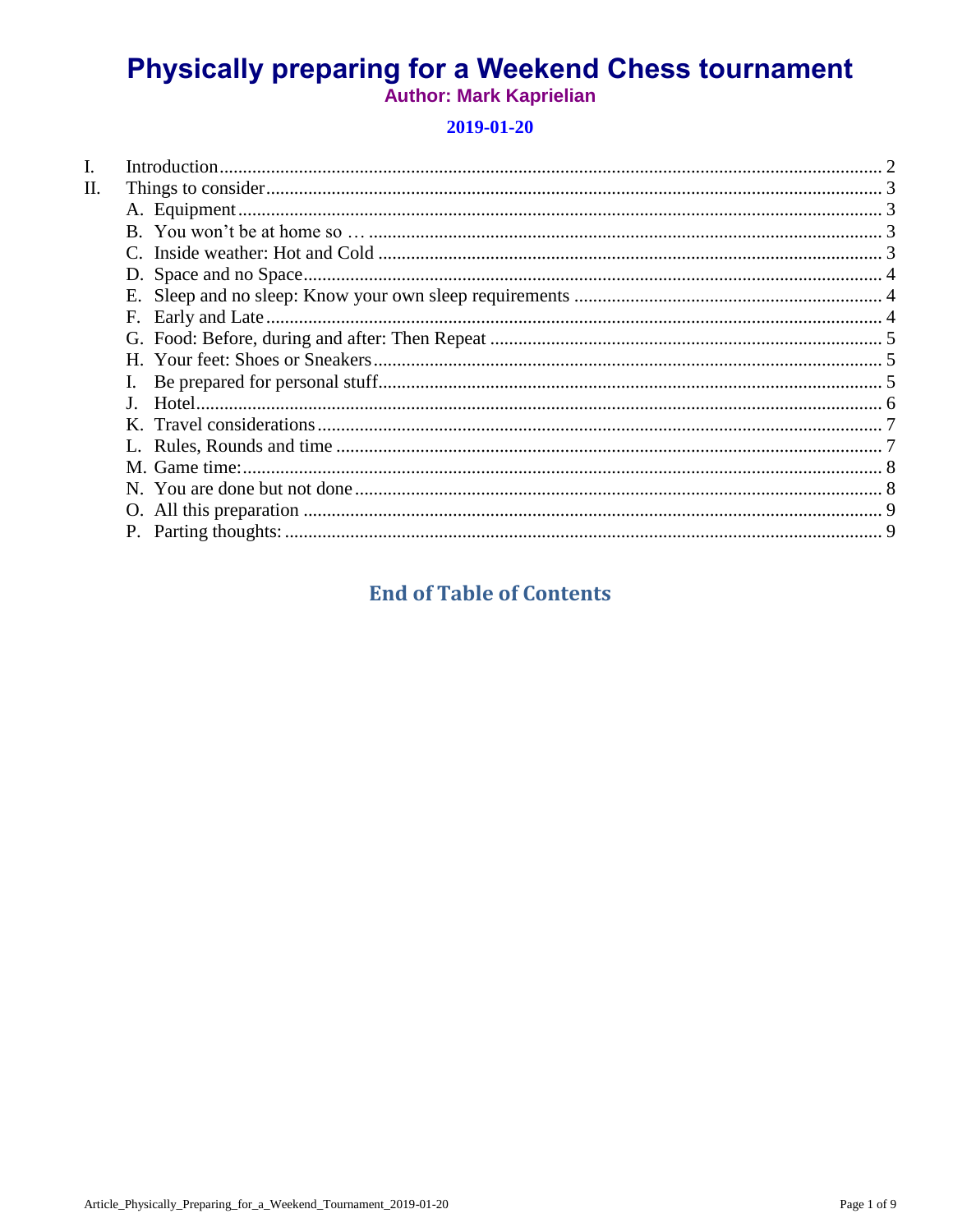# <span id="page-1-0"></span>**I. Introduction**

While you may be accustomed to playing a single game on a regular basis, say a weeknight chess club where you play one round/game a week, playing in a weekend tournament is a "different beast". You've probably worked out how to play as optimally as you can in your one game a week situation. Things like leaving work early, eating a lite dinner or no dinner at all, arriving early to settle in, etc. These are all preparation factors. This document discusses things that may not have occurred to you yet if you have never played in a weekend tournament.

Please remember that as chess player participating in a tournament, you are competing. Just like any other sport you need to be prepared to play and you likely desire to play your best every time you compete. Even if you are not all that interested in the competition aspect of playing, the chances are your opponent will be and will do their best to win.

Some key differences between playing once a week and playing in a weekend event that this document will try to address are:

- Weeknights you likely play between 2 and 4 hours
	- o Weekends:
		- You will be playing for up to 8 hours in a day
		- Are often two or three days long so repeat the experience of playing for 8 hours a day
- Weeknights you have a week to "get over" any disappointments you have in your play.
	- o Weekends:
		- You will generally have 15 minutes to "get over" your previous game; the importance of mentally resetting before you start the next game cannot be overstated.
- Weeknights you only need to make it through one game food wise and comfort wise.
	- o Weekends:
		- You have to plan your food for the day then repeat for additional days of the event. Typically the schedule for each day is a different and often starts earlier each successive day.
		- Being cold or too hot for two hours is a lot different than being too cold or too hot for 8 hours. Large function rooms can take hours to cycle between too warm and too cold and may do so multiple times during the day. Wearing layers is recommended.
- Weeknights you might be tired after work but you can make it through a game
	- o Weekends:
		- Are you morning person or a night person? You are going to have to play in the morning, mid-day and possibly late into the night.
- Weeknights you might be used to going over your game with your opponent
	- o Weekends:
		- You may need to politely decline going over you game. You need to be focused on preparing for the next round, e.g. Bathroom, Lunch or dinner, getting enough sleep for the next day.
- Weeknights you have all the things that support you playing chess
	- o Weekends:
		- o If you don't bring it with you then you won't have it. Things such as:
			- Key repertoire books
			- Warm up tactics books
			- Laptop that you use to prepare for the next time you play
			- **Passwords you don't have memorized for Online resources**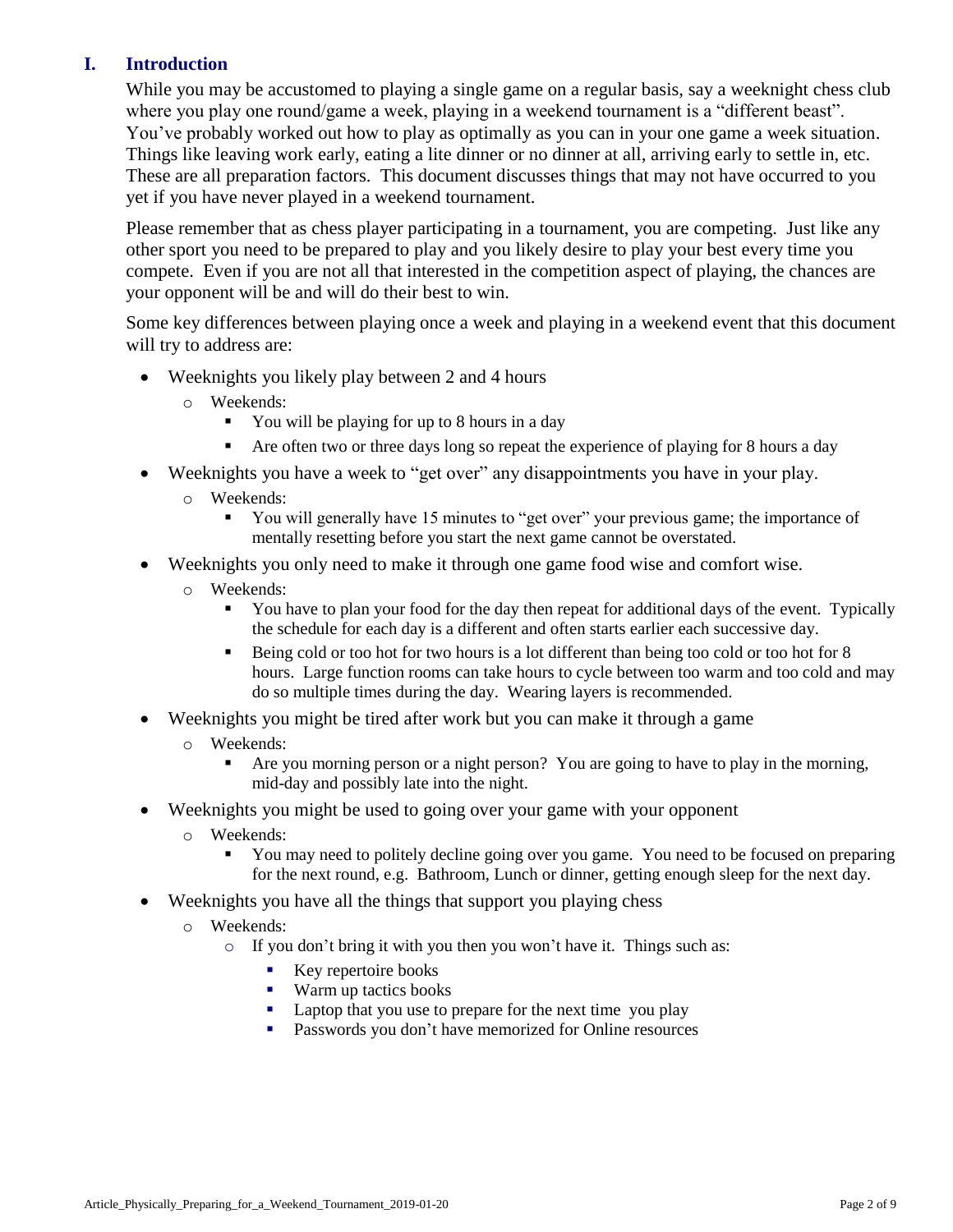# <span id="page-2-1"></span><span id="page-2-0"></span>**II. Things to consider**

#### A. **Equipment**

Let's get serious. Would you show up to play tennis without your own racket? Would you be hoping to borrow somebody else's sneakers? What, nobody brought a can a tennis balls?

You're going to play a chess game, bring the basics

- Board and pieces
- Chess Clock
	- o Spare batteries
	- o Tools to replace the batteries
	- o Are your LCD digits fading? If so, replace the batteries before the event.

True story: I was at the Foxwoods open, which was located inside a casino and my LCD display was fading fast on my chromos clock. It took me most of my between round time to track down where to buy batteries but then I couldn't locate a screwdriver so that I could open the clock up to replace the batteries. I was not calm or well prepared to play the next round.

Pens and score sheets, spare score book.

Be prepared, you might lose your pen or even your score book. Your pen may stop working or your opponent delays the start of the game because they desperately needs to go get something.

#### <span id="page-2-2"></span>B. **You won't be at home so …**

Plan on what study materials for the road you will want to have with you but be realistic

- o Books, chess, non-chess
- o Your games or game databases
- o Laptop or tablet and things that go with them, e.g. power, mouse, stylus, etc
- o **Passwords** for cloud services, e.g. chess.com, ChessBase in the cloud, that you wouldn't normally remember if you were not at home to look them up
- $\circ$  Don't overdo it, do you really need to haul this stuff with you, you probably won't have time to use much or any of it, certainly not between rounds and at night, you probably would be better off using the time for sleep for the next day.

# <span id="page-2-3"></span>C. **Inside weather: Hot and Cold**

There is "weather" inside as well as outside. The playing room may be a huge room or a tiny space. In either case the temperature might change multiple times the course of the day. In the morning it might be freezing, later it might be sweltering. This is especially true during the summer as the facilities climate control adjusts, or perhaps doesn't adjust to the temperature outside as it changes through the course of the day.

Recommendations:

- Always have a very lite easily removable jacket or sweater. You may feel the need to take it off or put it on several times during your game. Make sure it is "**quiet**". You don't want to annoy yourself or others by having every movement you make be audible.
- Dress as if it will be warm and use layered clothing such as a light jacket or sweater to deal with being too warm or cold
- Dedicate a lite jacket to live in your chess bag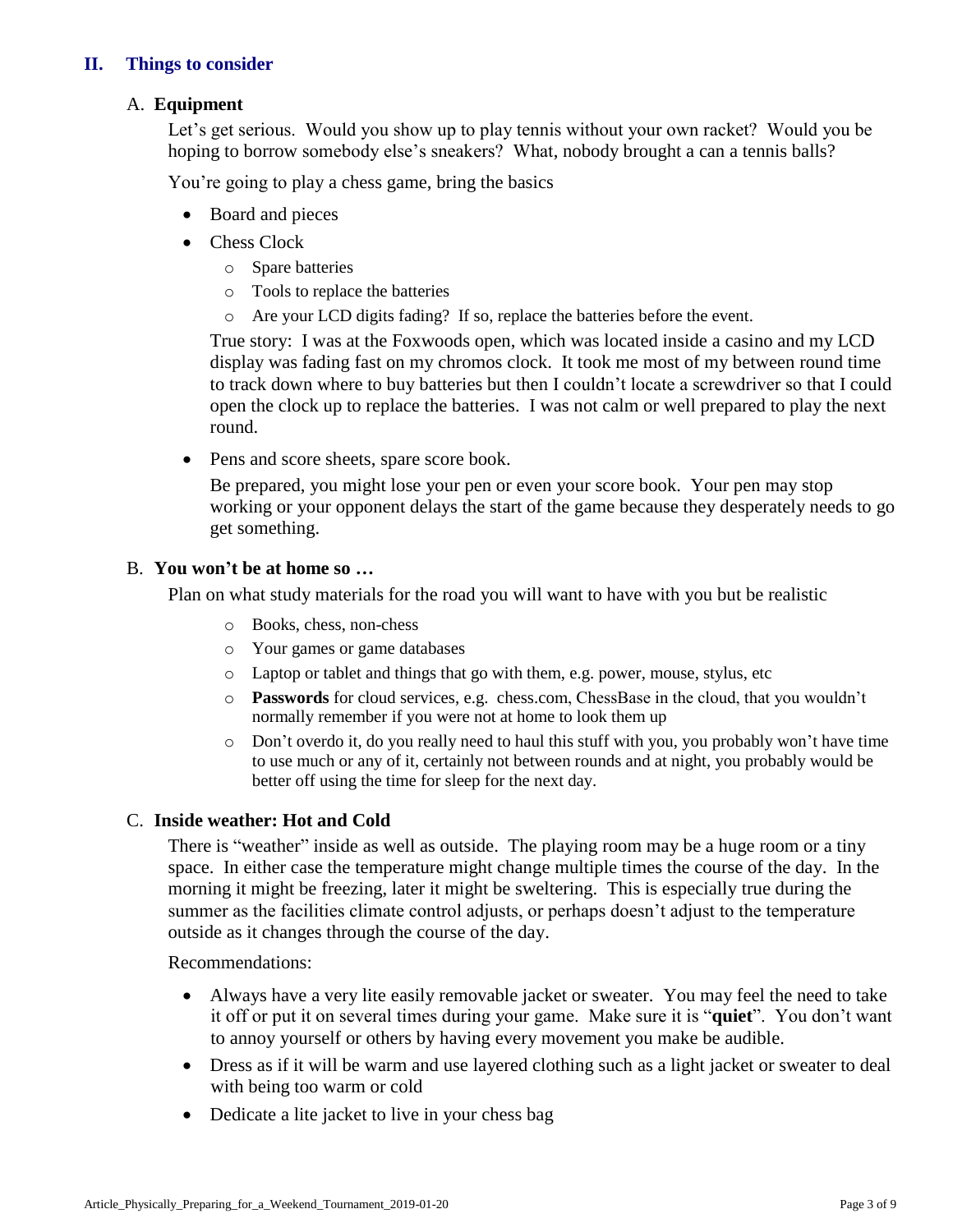# <span id="page-3-0"></span>D. **Space and no Space**

Many playing venues, especially rented spaces, do not usually provide someplace for you to "put your stuff". Stuff here refers to you wonderfully warm winter coat, lunch box, bags, chess bag, back pack. Using a sufficiently large but not huge chess bag which can accommodate enough food and water for each game helps to consolidate your tournament "stuff"

Recommendations:

- Leave what you can in your car, or your room if you have a hotel room
	- o Leave your winter jacket in the car. Wear your "warm gear" from the car into the facility.
- Consolidate your chess board, pieces, clock with all your other stuff into one carrying case. Your case should be large enough to accommodate everything that you need to have with you. This includes your light jacket, lunch, cough drops, water bottle or coffee mug … everything. If you have a car or a room you can consider leaving restocking goods there to save space in your bag but consider if you will have time to restock between rounds.
- Ideally, your stuff should be able to stand up and not have to lie down. I recommend a standing computer case or a bag that you can gain access to the contents to from the top easily and will remain standing as you reach into it.
- Your case will likely need to be placed between your chair and your neighbors. Assume it will be kicked a number of times by your or your neighbors during the day.

# <span id="page-3-1"></span>E. **Sleep and no sleep: Know your own sleep requirements**

Unfortunately you may not yet have figured out your true chess related requirements for sleep. A great night's sleep the night before the first round might not benefit your play as much as you might hope.

For myself, I tend to not get a lot of good sleep regularly. I've learned that I need to have at least three nights of attempted "good sleep" leading up to the first round of the event and that if I take naps on those days as well it will help.

From my own self-observations I have found that three days of good sleep will improve my play better than anything else I can do to prepare for a tournament including taking vacation days to study chess just prior to the event.

#### <span id="page-3-2"></span>F. **Early and Late**

Some days some rounds start "early" and some days some rounds may end "late". What's early or late is different for all of us.

- Look at the start time of the rounds and figure out the possible end times should both players use all the time on their clocks.
- Be alert to your own biorhythms during the day and if you have measures to help you, e.g. coffee, brisk walk, etc, employ them if you can.

For myself, being a "night owl" has made me tired and slow to start in the early morning rounds but at about 10:00 pm my brain is at its peak of alertness for the day. For some people, 10 pm may be the time when they normally go to sleep or preparing to. When the projected end of the round is 11:30 pm or later and we've both been playing all day long, there may be a performance difference between us.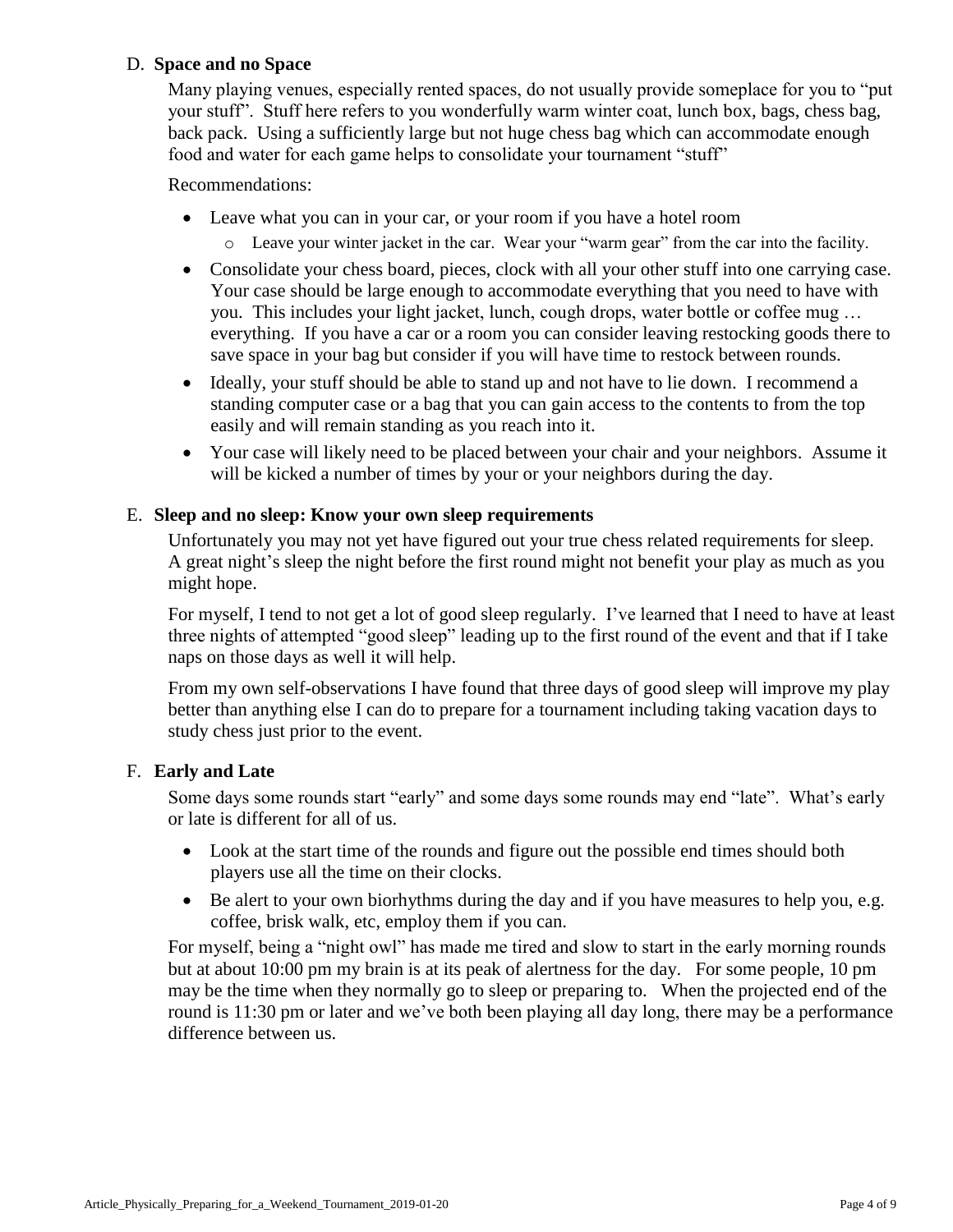# <span id="page-4-0"></span>G. **Food: Before, during and after: Then Repeat**

USCF rules state that you are entitled to fifteen minutes between rounds. This is not a lot of time to try to get a lunch out of the facilities restaurant if they have one or jump in your car to go a half mile to a fast food place and back.

- Know your food needs and ensure that you can provide for yourself over the course of the first day
- Plan for additional days. Take into account different round times on different days
- Know what the surrounding food offerings are in the area in the event you try to leave the site for food.
- Many players bring their own lunch. Don't forget plates, napkins and utensils.

# <span id="page-4-1"></span>H. **Your feet: Shoes or Sneakers**

It may not otherwise occur to you to think about your footwear in terms of playing chess.

- If you cross your feet out of habit or hook them on the legs of the chair while you play you may find that the top of your feet may get sore and possibly feel bruised over time during the event. Your sneakers may provide helpful cushioning, maybe not. Your shoes being stiffer may provide better protection, maybe not.
	- o After you play in a weekend event, make a point of noticing if your feet or legs feel bruised or ache from having played over the weekend and consider a remedy for next time.
- While your upper torso may think the room temperature is fine, your feet might be a lot colder. I have played in events where there was clearly a colder stream of air at foot level under the tables. This is especially true if you game is located near an emergency exit. Personally I have found my shoes to be warmer than my sneakers so I always wear my shoes for chess.

# <span id="page-4-2"></span>I. **Be prepared for personal stuff**

- Spare Contact lenses
- Spare Glasses
- Contact "juice"
- Tissues
- Cough drops
- Aspirin / Advil
- Earplugs (for example Mack's or CVS ultra-soft silicone ear plugs 22 dB)
- A cap to keep your head warm or to visually block vision when your head is down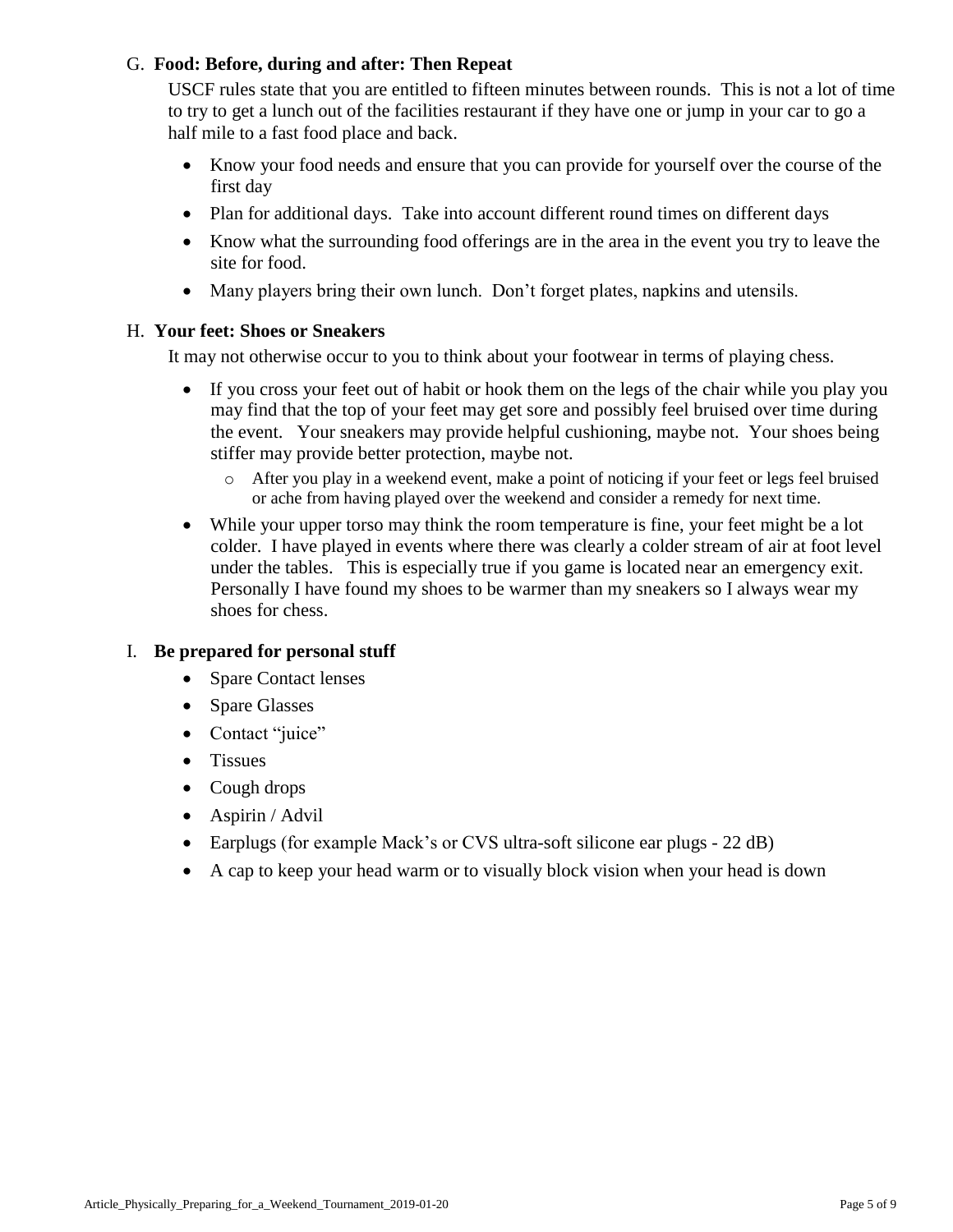- <span id="page-5-0"></span>J. **Hotel**
	- Consider staying at the hotel to avoid all of the above even if you are relatively "local"
		- $\circ$  Staying overnight to be able to get to be early to rest for the next day and avoid travel time back home and to the site each day may well be worth it to you.
		- o Arrive and stay over the night before the first round to settle in, be on site and perhaps study or just decompress.
	- Event Hotel rates
		- o When events are held at a hotel almost every organizer will have arranged for a special rate for the event. Even if you don't see it advertised on the particular flyer or web page for the event you are looking at, ask for the chess event rate.
	- Roommate or no Roommate
		- o You may want to see if you can find someone you know to share the room with you when you are first planning to attend the event.
		- o You may want to have a room to yourself
	- Check-in logistics
		- $\circ$  If the first round is in the morning you usually won't be able to check into the hotel that early
		- o If you will have only a short break between your morning round and the next round you might want to use time off your clock to go and check-in during your game so that you will be able to go to your room during the break between the rounds
		- $\circ$  If you will be rooming with someone you may want to leave their key at the desk for them to check in without them needing to find you. Be sure to let you roommate know you plan to do this to same them time.
		- o Try to avoid checking-in at a time when many other chess players may also be trying to check in.
	- Check-out logistics
		- o Usually the check-out time will occur after that days round has begun so you will need to check out before your round begins. This usually means you will need extra time that morning to move your things out of the room, have time for breakfast, check out then get to your game on time. If they have self-checkout then you will save time.
		- o Remember, all the other chess players need to check out before the round begins too. You do not want to get stuck in a line before the round starts.
	- Breakfast
		- o Breakfast may be free but may not be timely. The window of opportunity for you and all the other chess players at the hotel to have breakfast is approximately the same unless you plan to rise very early relative to the start of that days round. Even buffet breakfasts can have a huge backup of traffic for seating and for paying the bill. Allocate a lot of time or rise early if you plan on going to breakfast at the hotel.
		- o More timely is to order room service for breakfast. Be sure to check the what the promise of delivery is, e.g. Delivered within X minutes of your requested time.
	- Validate your parking
		- o Be sure to bring your parking ticket in and get it validated to save you time and or money
	- Parking
		- o Whether you are staying at the hotel or travelling to it, be sure to leave enough time upon arrival to find parking as some facilities may fill up due to the fact that a chess tournament is being held at the location so an unusually high number of people will need to park.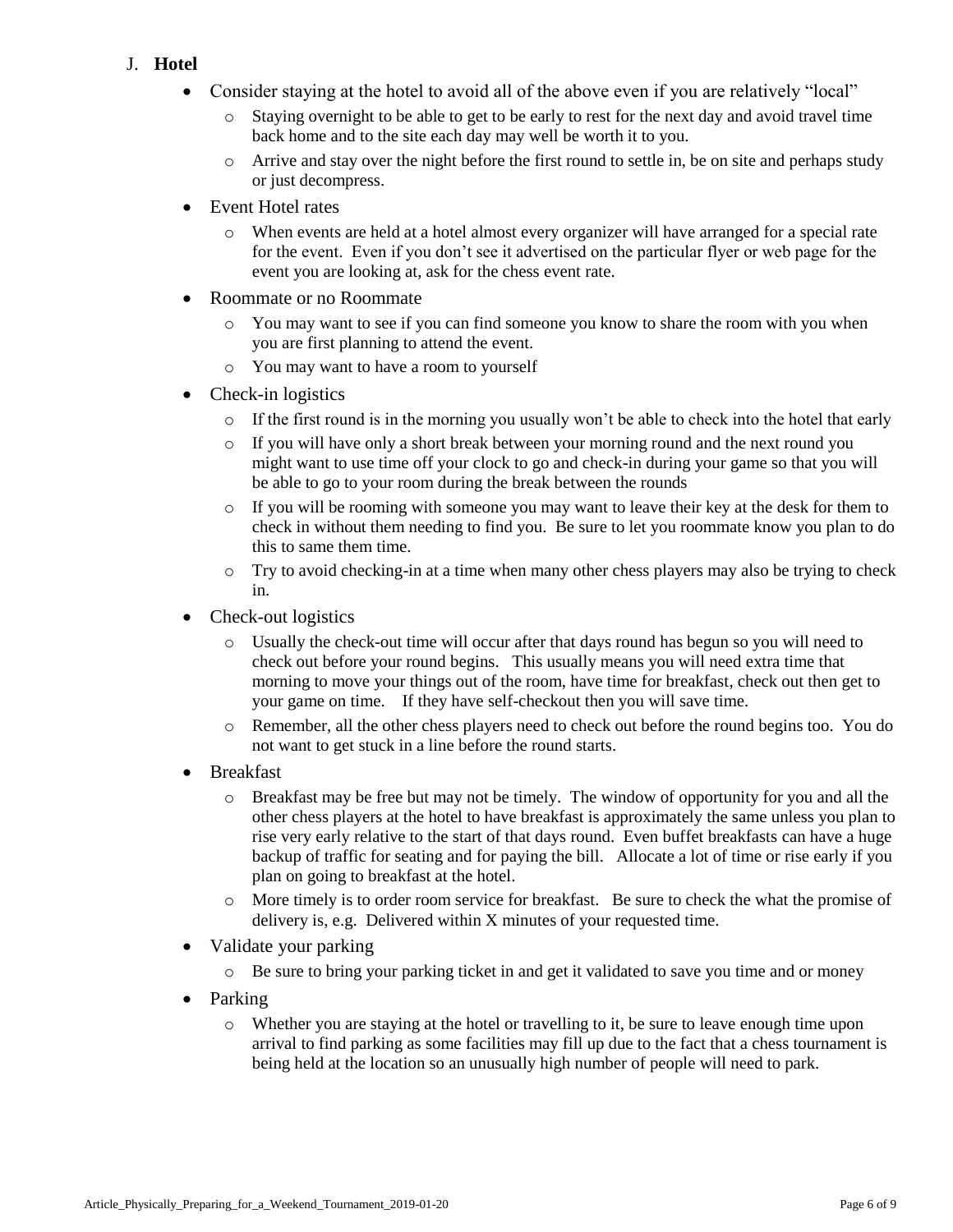# <span id="page-6-0"></span>K. **Travel considerations**

- Fill your gas tank before the day you will travel, don't wait till you are on the way.
- Traffic:
	- o Traffic is usually greater on weekends on major high-ways
	- o Traffic is greater on Holiday weekends when many multi-day events are held
	- o Greater on Friday nights
- Allocate travel time to:
	- o Account for the above plus unexpected delays
	- o Account for the delays due to weather events
		- Check the forecast the night before
	- o How much time you need to be early to settle in and be ready to play
	- o Get parking before it fills up.
		- Some sites have limited parking. Don't spend the first fifteen minutes of your game looking for parking

# <span id="page-6-1"></span>L. **Rules, Rounds and time**

- Know when the rounds are supposed to start before you arrive Some options:
	- o Keep the event flyer handy and have the round times circled
	- o Write the start time for each round each day into your scorebook
	- o Write the start time for each round on an index card or piece of paper and place it in your chess bag.
- Know what the time controls are
	- o Some "schedules" use more than one time control, e.g. G/60 for rounds 1,2,& 3 then something else for the remainder of the event.
- Your Clock
	- o Have your clock instructions with you if you need it's help to set your clock
	- o Set your clock for the next round before that round begins
	- o If you can, pre-program and save all the time controls you need for the event
	- o Verify you batteries are good
	- o Have spare batteries and any tools needed to replace them
- Special Rules: Find out what they are
	- o Organizers are allowed to supplement the USCF rules for their event.
	- o Find out what special rules they have
- Phones and devices: Almost every organizer will have very explicit rules about phones.
	- o Be prepared to power off your phone and leave it in your bag
	- o Often the phone is not allowed to be even visible if in your bag so put it away so it won't be visible
	- o If you mess up a phone or device rule you will typically loose half your time or be forfeited. Don't mess up.
- Always, when in the tournament room, turn off your phone, keep it from accidental view. Perhaps leave it in your room or car. Think of the weekend as a no-phone weekend as much as possible.
- LISTEN to the announcements typically made at the start of each round for important reminders and rules.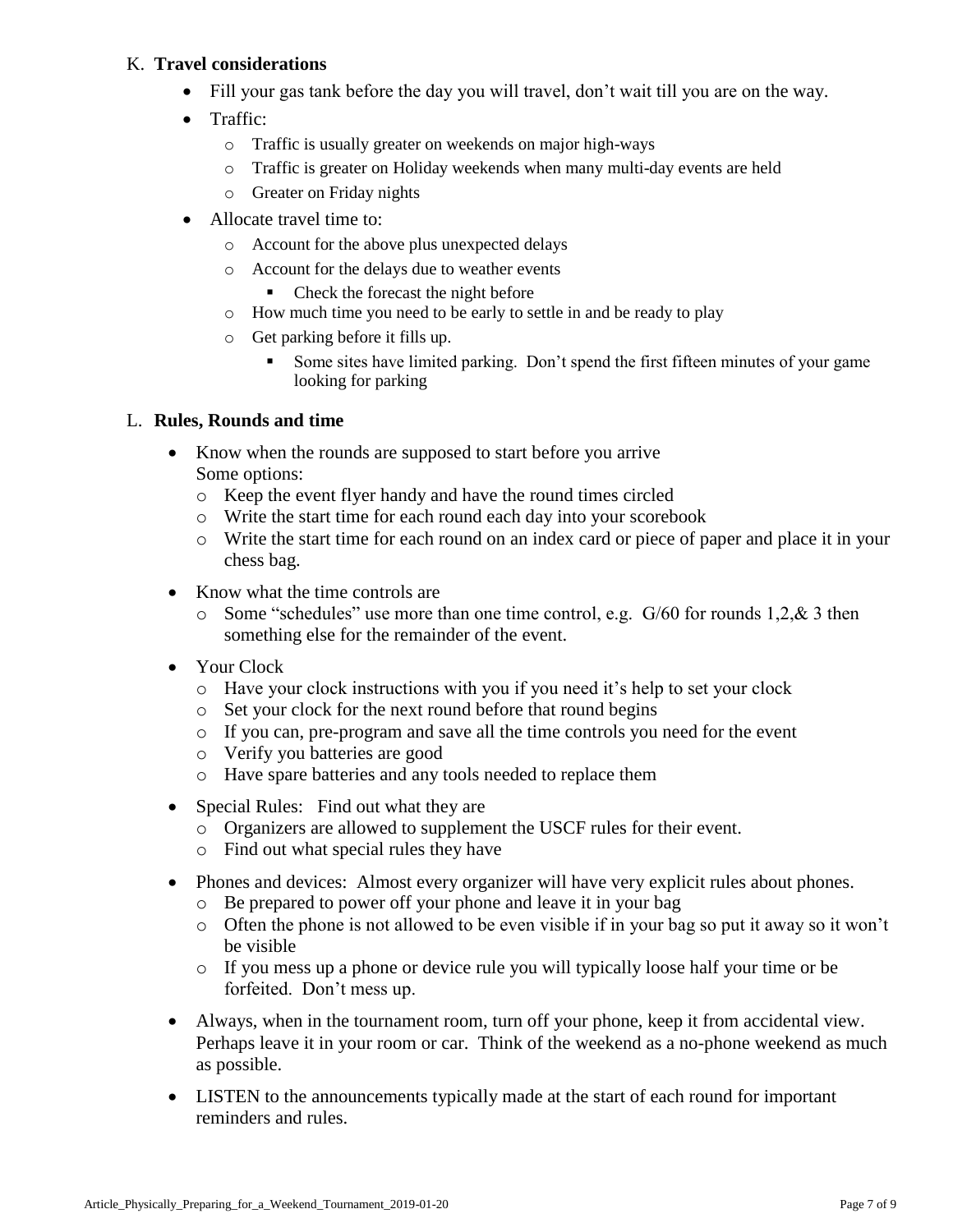# <span id="page-7-0"></span>M. **Game time:**

- Let the past go: Play the board in front of you now
	- o If you think about your previous game, especially if you lost, even more so if you "made errors" or let it "slip away" then you are creating a self-distraction and not putting your all your focus on the current game
	- o If you think about the previous game during your current game, mentally say to yourself something along the lines of: "Not allowed, play this game"
	- o Every move you made prior to the move you are about to make does not matter. Forget about the previous game, forget about the previous move. Be in the moment and focus on playing the best move you can right now. Nothing prior to this move matters.
- Ear Plugs or Music
	- o If you using either ear plugs or music:
		- You may miss draw or resignation offers by your opponent because they didn't realize you did not hear them.
		- If your opponent is using either ear plugs or music
		- They may miss draw offers you make. Be sure to get them to notice you are trying to communicate.
		- Hopefully they will let you know they are using ear plugs for the benefit of both of you
		- If anyone players can hear the music they have a legitimate complaint that a TD will enforce. There is a rule that you are not allowed to distract your opponent or other players.
		- Don't be offended if someone asks you to turn down the volume
		- Try not to get offended and thus distracted if when you ask someone to turn down the volume they seem offended. Who knows, maybe they are gaming you to be distracted since you called them on the volume.
- Play the board, not the person
	- o Don't let your opponent "game you" either intentionally or unintentionally
	- o They may be "rude" or cop an attitude
	- o They may look distracted or feeble

#### <span id="page-7-1"></span>N. **You are done but not done**

Once your game is over:

- Record the result of your game in your score book or score device
- Personally verify that you or your opponent has correctly recorded the result immediately after the game. You are responsible for result being recorded. Do NOT depend on your opponent to record the result. Physically verify the result is recorded correctly.
- If you have time, verify your game score while it is fresh in your memory. You may try to ask your opponent to view their score sheet for this purpose before you go your separate ways, perhaps take a photo of it
- While your opponent may offer to go over or discuss the game you just finished and this makes your overall chess experience more fun, your priority must be to prepare yourself for your next game.
	- o Most people will understand if you say: "I'd really like to but I really need to … before the next round"
- Your attention should now be focused on playing the next game. Do whatever you need to do to be ready to sit down and play your next game well. If you feel the need to think about that previous game and be angry, sad, disgusted or whatever, set a limit for yourself to be done by the time you sit down to play the next game. For Next time